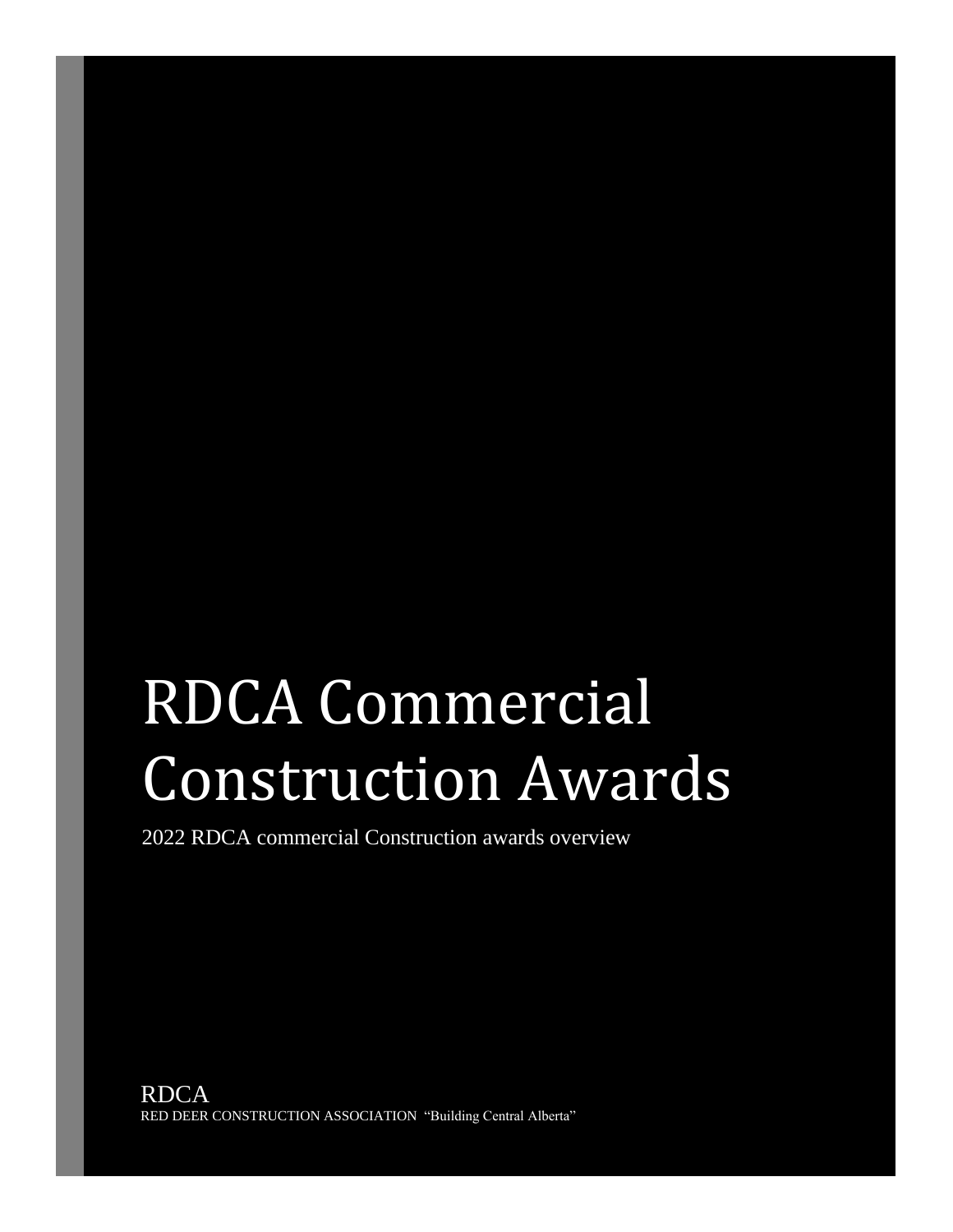

# Commercial Construction Awards

## **Why is the RDCA Presenting Awards:**

The Red Deer Construction Association acknowledges the outstanding contribution of our member companies within our industry. As part of our appreciation and recognition, we are excited to announce the annual Commercial Construction Awards for Central Alberta are open for nomination. This year's awards will be based on the accomplishments during the 2021 year. The Awards will be presented in February at the Building Central Alberta Gala.

## **Award Categories:**

#### **Project Recognition (Over \$7.5 Million) – General Contractor (1 Award)**

One award will be given to recognize a project (General Contractor) with a cost over \$7.5 million, completed by a company in an exemplary way.

[Nomination Form](http://www.rdca.ca/wp-content/uploads/2022/01/Project-Recognition-Over-7.5-Million-Nomination-Form-2022.pdf) / [Award Guideline](http://rdca.ca/wp-content/uploads/2021/09/Project-Recognition-Over-7.5-Million-Guideline.pdf)

## **Project Recognition (Under \$7.5 Million) – General Contractor (1 Award)**

One award will be given to recognize a project (General Contractor) with a cost under \$7.5 million, completed by a company in an exemplary way.

[Nomination Form](http://www.rdca.ca/wp-content/uploads/2022/01/Project-Recognition-Under-7.5-Million-Nomination-Form-2022.pdf) / [Award Guideline](http://rdca.ca/wp-content/uploads/2021/09/Project-Recognition-Under-7.5-Million-Guideline.pdf)

# **Project Recognition (Renovation/Addition/Tenant Improvement) – General Contractor (1 Award)**

One award will be given to recognize a renovation/addition or tenant improvement project (General Contractor) completed by a company in an exemplary way.

[Nomination Form](http://www.rdca.ca/wp-content/uploads/2022/01/Project-Recognition-Renovation-Nomination-Form-2022.pdf) / [Award Guideline](http://rdca.ca/wp-content/uploads/2021/09/Project-Recognition-Renovation-Guideline.pdf)

#### **Sub-Contractor Award**

Recognizing the role a sub-contractor plays within the local industry. The company is recognized by their contributions, quality, innovation, safety awareness, and ethics. [Nomination Form](http://www.rdca.ca/wp-content/uploads/2022/01/Sub-Contractor-Award-Nomination-Form-2022.pdf) / [Award Guideline](http://rdca.ca/wp-content/uploads/2021/09/Sub-Contractor-Award-Guideline.pdf)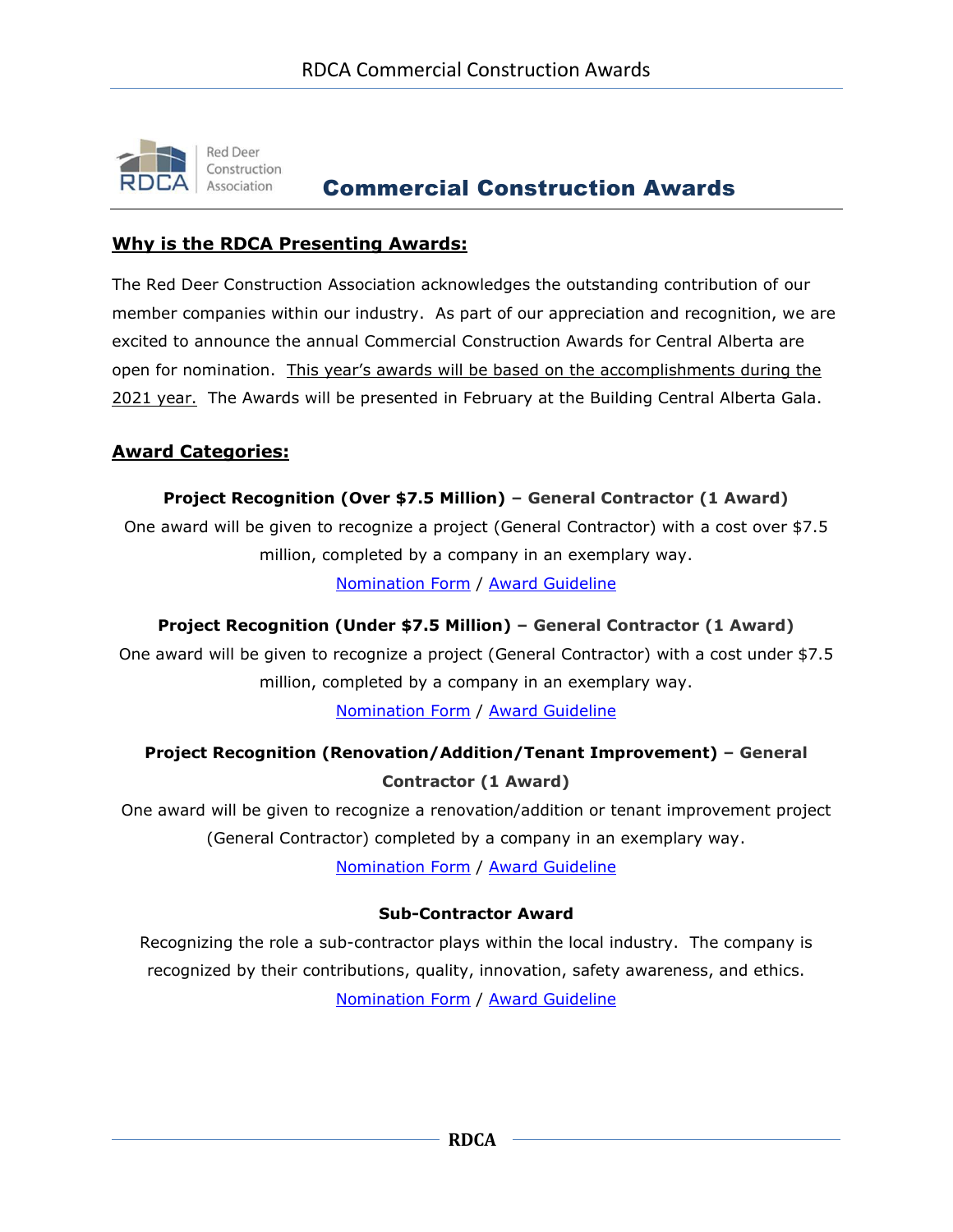## **Contractor's Choice Award**

This award – selected by the members of the RDCA General Contractor community - is presented to a sub-contractor or supplier that they have worked with over the past year, that stands out in the areas of collaboration, quality of work, professionalism and is an industry leader in their area of work. A survey will be conducted among the RDCA General Contractor community to select this recipient.

## **RDCA Partnership Award**

Recognizing an organization that has worked alongside the RDCA to promote and improve the industry within the community (chosen by the RDCA Marketing Committee).

# **How Do I Apply?:**

As part of the Awards package, a nomination form is attached to each category. Complete the nomination form, along with all the requirements as set out in the category criteria guideline and submit to the Red Deer Construction Association office before January  $14<sup>th</sup>$ , 2022. Incomplete applications will not be accepted and must be submitted in the format as stated in the criteria. There is no application fee for submission.

# **How are the Selections Reviewed?:**

All applicants must be members of the Red Deer Construction Association to win an award, except for the Partnership Award.

The RDCA Marketing and Awards Committee will be reviewing all applications after the closing date of January  $25<sup>th</sup>$ , 2022. The Committee will then contact the winning companies in February, and they will be invited to the Building Central Alberta Gala on February 25<sup>th</sup>, 2022 to accept the award. The finalist companies will be allocated 2 individuals from their company to attend at no charge. Any additional individuals from the company will be charged \$65.00 each for the cost of the meal and evening. We will allow up to 8 total individuals to attend from each company and request that the companies attend the entire evening.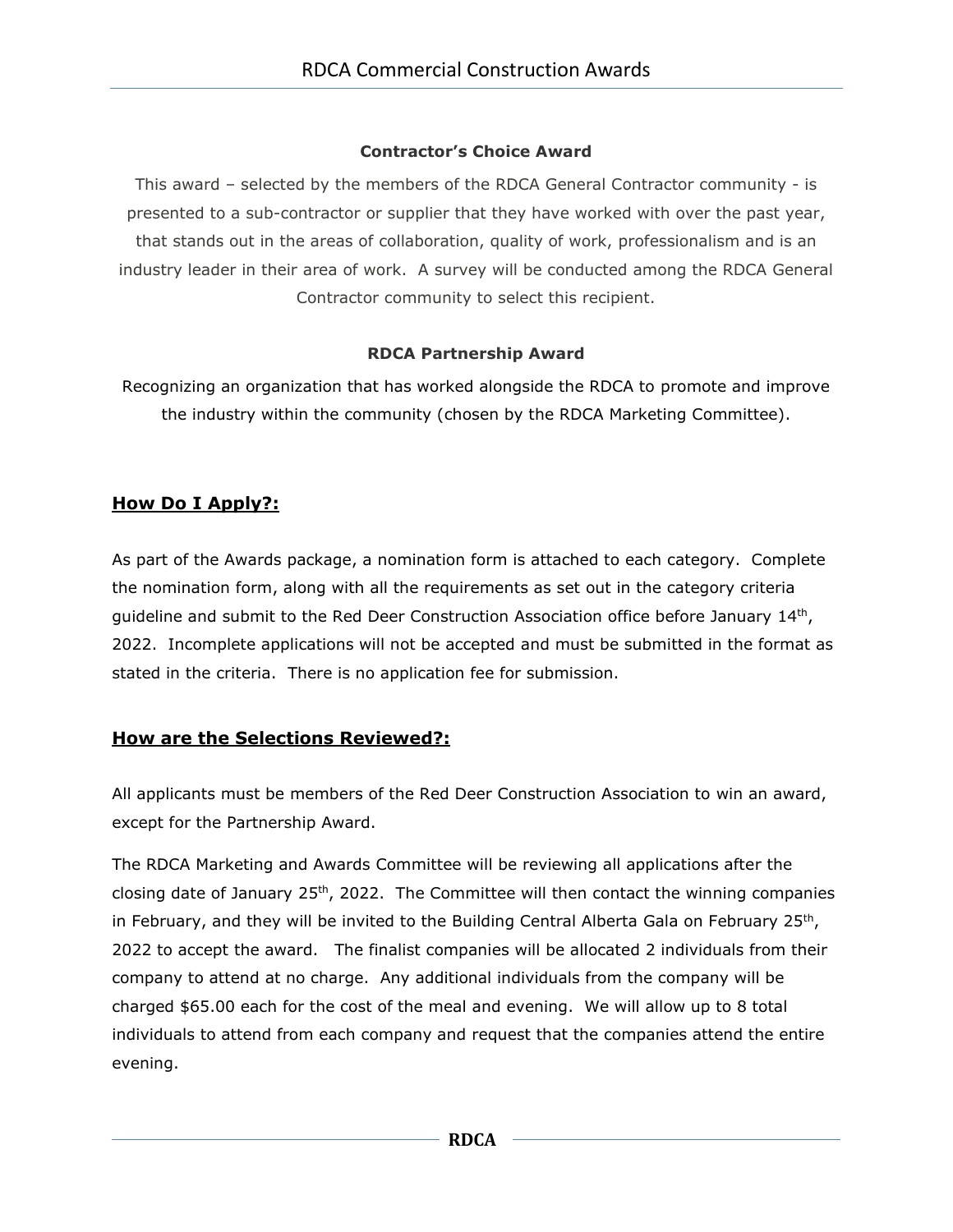The review process will be done completely transparent and all information will be made available to all members of the RDCA in February 2021. The Committee may also bring in a member at large as part of the review process. The member at large will not be from any of the companies that have submitted applications.

In no way will the RDCA Marketing and Awards Committee, Board of Directors or staff be made liable whether in contract, tort, by statute or otherwise in respect of any loss of profits and/or loss of business for any special, indirect, incidental or consequential loss or damage arising out of or in connection with the Awards, including without limitation: loss of revenue, loss of anticipated savings, loss of business and/or goods, loss of goodwill, loss of use, loss and/or corruption of data and/or other information submitted with Entries.

# **Terms and Conditions:**

By participating in the Awards, you acknowledge that you have read and understood these guidelines and agree to abide and be bound by them and all decisions of the Red Deer Construction Association (RDCA), which shall be final and binding, without right of appeal, in all matters relating to the awarding process. The RDCA reserves the right, in their sole and absolute discretion, to disqualify any entrant that it finds to be: (a) violating the Award guidelines; (b) tampering or attempting to tamper with the entry process or the operation of the Award; (c) acting in an unsportsmanlike or disruptive manner; or (d) attempting to undermine the legitimate operation of the Award.

By entering the Award, you are deemed to: (1) confirm compliance with the Award guidelines; (2) consent to the use of your name, city, comments, photographs, video, sobriquet, and/or other likenesses and all other indicia of personality, for publicity, general news, entertainment, advertising and informational purposes by the RDCA, without further notice or compensation; and (3) release the RDCA, in any way involved in the development or administration of this Award (including advertising and promotional agencies, public relations agencies), and all of their respective employees, directors, (collectively the "Releasees") from and against any and all manner of action, causes of action, suits, debts, covenants, contracts, claims, liabilities, demand or damages (including legal fees and expenses), of any nature or kind, arising out of, or in connection with your participation or attempted participation in the awarding, including as set out below in the Limitation of Liability section.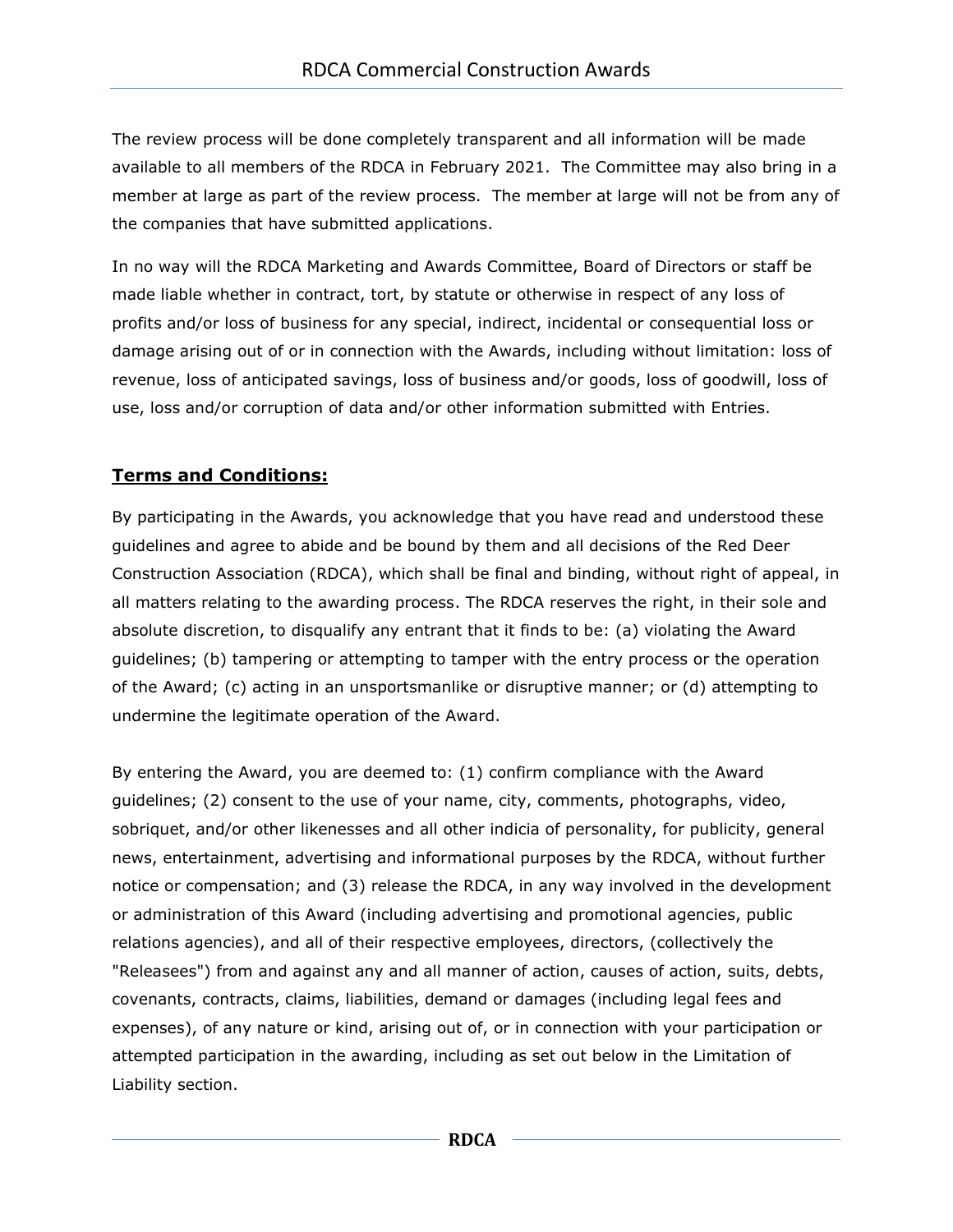**Limitation of Liability.** Releasees do not assume any responsibility, and each entrant releases Releasees from any and all claims, actions, damages, loss, injury, costs, demands and liabilities of whatever nature or kind arising in connection with the Award and/or Prizes including, without limitation, the administration of the Award, the selection and confirmation of Winner, and the awarding of the Award.

Without limiting the generality of the forgoing, Releasees are not responsible for (i) the incorrect or inaccurate capture of entry information; (ii) late, lost, stolen, illegible, damaged, misdirected, mutilated, garbled or incomplete entries or entries that are altered or otherwise irregular, mechanically reproduced, submitted using robotic, automated, programmed, or through illicit means, included in a bulk-drop off, or contain false information, or do not conform with or satisfy any or all of the conditions of the Official Award guidelines, as determined by the RDCA, in its sole and absolute discretion; (iii) any failure of, errors, or problems with communications associated with the Award, including any print/online feature, howsoever caused, (iv) traffic congestion on the Internet and any postal delays, strikes or failures, (v) injury or damage to an entrant's or any other person's computer related to or resulting from participating in the Award; (vi) any errors, omissions, incorrect or inaccurate information in any Award-related materials howsoever caused; (viii) the security or privacy of information transmitted via computer networks or for breaches of privacy due to interference by third party computer "hackers" or otherwise.

**Privacy and Communications.** By participating in this Award, you hereby consent to the RDCA collecting and using your personal information for the purpose of administering this Award. Entrants will receive no marketing communications except during the Annual General Meeting presentation of the awards, unless they provide express consent.

The RDCA, in its sole and absolute discretion, reserves the right to modify or terminate the Award and amend the Award guidelines at any time, without individual notice, and for any reason. In no event will more than the stated number of prizes be awarded.